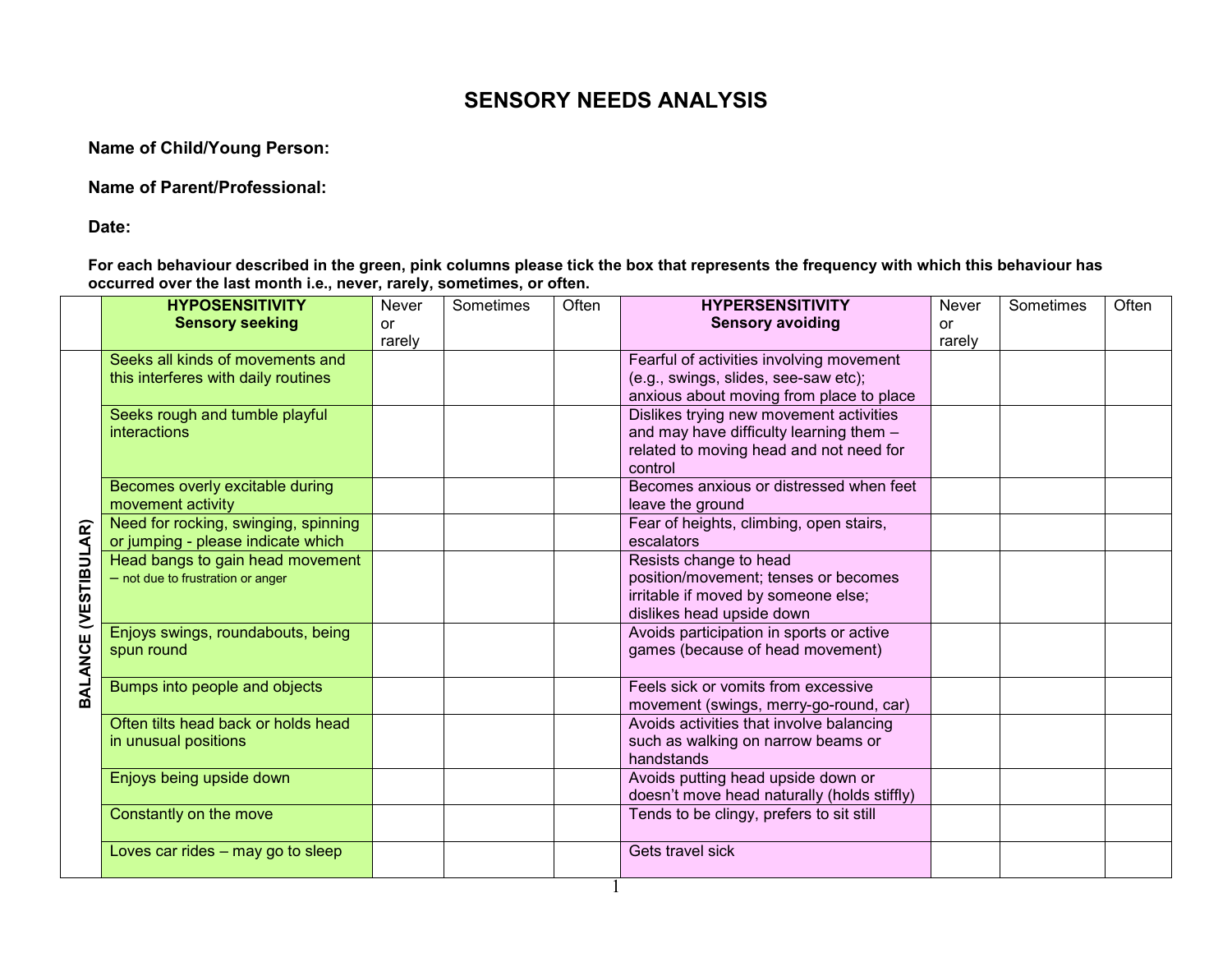|                           | <b>HYPOSENSITIVITY</b>                | Rarely | Sometimes | Often | <b>HYPERSENSITIVITY</b>                             | Rarely | Sometimes | Often |
|---------------------------|---------------------------------------|--------|-----------|-------|-----------------------------------------------------|--------|-----------|-------|
|                           |                                       |        |           |       | Hypersensitivity in proprioception is less common   |        |           |       |
|                           | Stands too close to people, lack of   |        |           |       |                                                     |        |           |       |
|                           | awareness of body position            |        |           |       |                                                     |        |           |       |
|                           | Fidgets and moves about when          |        |           |       |                                                     |        |           |       |
|                           | seated                                |        |           |       |                                                     |        |           |       |
| AWARENESS<br>PRIOCEPTION) | Touches walls as they walk along      |        |           |       | Very conscious of personal space -                  |        |           |       |
|                           |                                       |        |           |       | wants to keep others at arms' length                |        |           |       |
|                           | Leans on or bumps into people,        |        |           |       | Movement of the whole body to look                  |        |           |       |
|                           | trips or crashes into objects         |        |           |       | at something instead of just turning head and which |        |           |       |
|                           |                                       |        |           |       | cannot be explained by a visual impairment          |        |           |       |
|                           | Craves rough and tumble play to       |        |           |       | Does not like to be moved by others,                |        |           |       |
| $\overline{\mathbf{a}}$   | gain a feeling of their body in space |        |           |       | particularly if the movement is                     |        |           |       |
| $\overline{O}$            |                                       |        |           |       | unexpected - not to do with a need to control       |        |           |       |
| <b>BODY</b><br>ř          | Uses too much or too little pressure  |        |           |       |                                                     |        |           |       |
|                           | when writing                          |        |           |       |                                                     |        |           |       |
|                           |                                       |        |           |       |                                                     |        |           |       |
|                           | Like clothing to be tight and likes   |        |           |       |                                                     |        |           |       |
|                           | being wrapped in blankets             |        |           |       |                                                     |        |           |       |
|                           |                                       |        |           |       |                                                     |        |           |       |

|         | <b>HYPOSENSITIVITY</b>                                                                                   | Rarely | Sometimes | Often | <b>HYPERSENSITIVITY</b>                                                                                                                                         | Rarely | Sometimes | Often |
|---------|----------------------------------------------------------------------------------------------------------|--------|-----------|-------|-----------------------------------------------------------------------------------------------------------------------------------------------------------------|--------|-----------|-------|
|         | No sense of smell – failure to notice<br>extreme odours; difficulty identifying<br>things by their smell |        |           |       | Smells can be intensified and<br>become overpowering; dislike of<br>individuals who use distinctive<br>perfume, washing powder, dislikes                        |        |           |       |
|         | Licking of objects                                                                                       |        |           |       | strong smells<br>Toileting problems such as fear or<br>reluctance to use the toilet or potty or<br>distress after defecation - to do with<br>smell specifically |        |           |       |
|         | Smells self, people, objects, food                                                                       |        |           |       | Hits nose when distressed                                                                                                                                       |        |           |       |
| ш<br>≣ສ | Smears/plays with faeces                                                                                 |        |           |       | Sudden outbursts of self-<br>abuse/tantrums or withdrawal in<br>response to smells                                                                              |        |           |       |
|         | Seeks strong odours                                                                                      |        |           |       |                                                                                                                                                                 |        |           |       |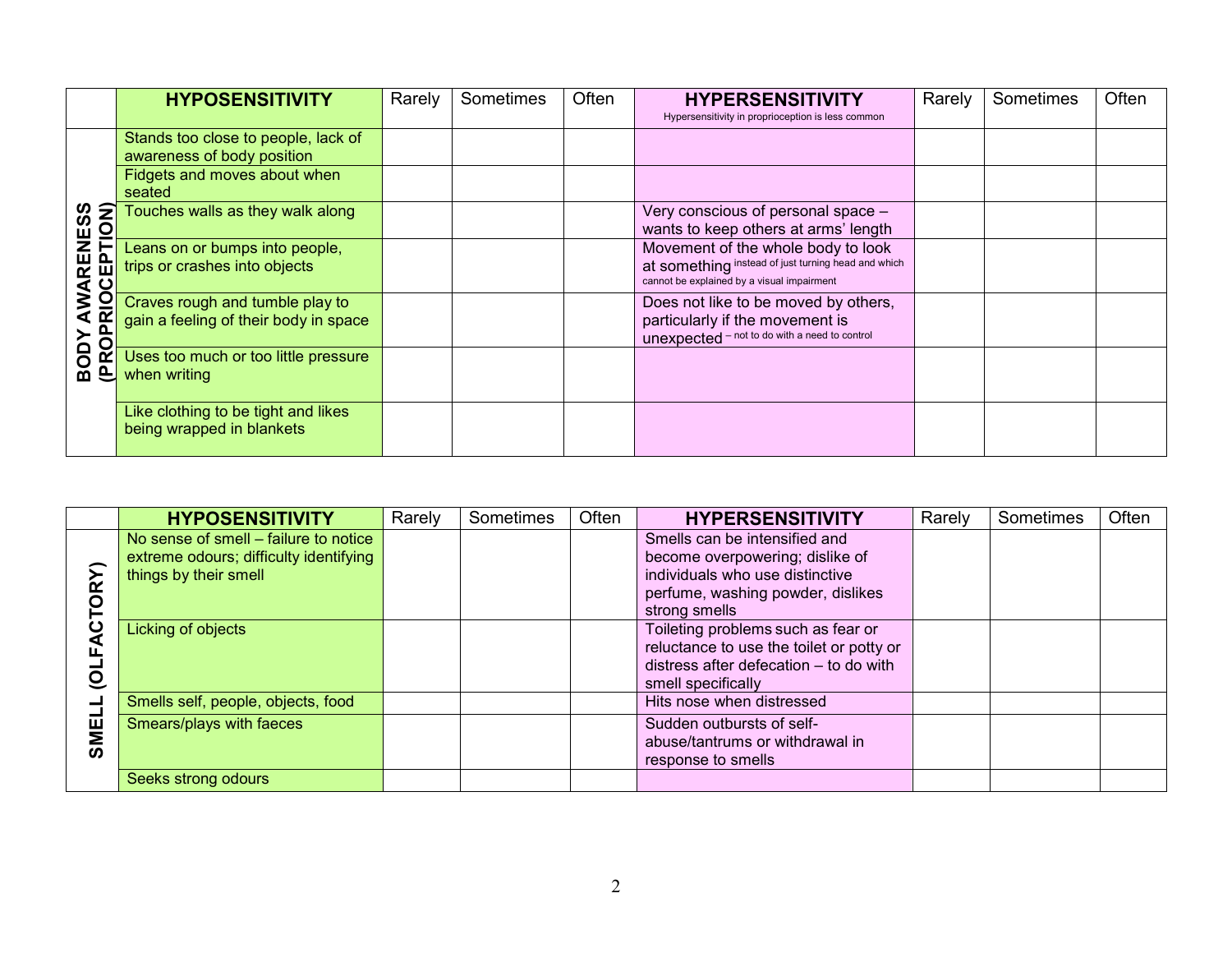|  |               | <b>HYPOSENSITIVITY</b>                                                                                                                                    | Rarely | Sometimes | Often | <b>HYPERSENSITIVITY</b>                                                                                                                   | Rarely | Sometimes | Often |
|--|---------------|-----------------------------------------------------------------------------------------------------------------------------------------------------------|--------|-----------|-------|-------------------------------------------------------------------------------------------------------------------------------------------|--------|-----------|-------|
|  |               | Tendency to use peripheral vision<br>- looks to the side<br>not a visual impairment                                                                       |        |           |       | Constantly looks at minute particles,<br>picks up tiny bits off floor                                                                     |        |           |       |
|  |               | Poor depth perception - problems<br>with throwing and catching;<br>difficulty stepping up or down<br>kerbs or staircases<br>not a visual impairment       |        |           |       | Dislikes dark and/or bright lights                                                                                                        |        |           |       |
|  |               | Is attracted to lights                                                                                                                                    |        |           |       | Notices tiny changes in environment,<br>e.g., if something has been moved in<br>child's bedroom/classroom                                 |        |           |       |
|  |               | Repetitive blinking and head<br>bobbing                                                                                                                   |        |           |       | Is frightened by flashes of light, e.g.,<br>photographer flash                                                                            |        |           |       |
|  |               | Looks intensely at objects and<br>people                                                                                                                  |        |           |       | Looks down most of time                                                                                                                   |        |           |       |
|  |               | Moves fingers or objects in front<br>of eyes                                                                                                              |        |           |       | Squints or closes eyes in bright light<br>not a visual impairment                                                                         |        |           |       |
|  | SIGHT(VISION) | Is fascinated with reflections,<br>bright coloured or shining objects,<br>patterns (describe which)                                                       |        |           |       | Is bothered by bright lights after<br>others have adapted, e.g., coming out<br>of the cinema into daylight<br>not a visual impairment     |        |           |       |
|  |               | Focuses on shadows, reflections,<br>spinning objects                                                                                                      |        |           |       | Gets easily frustrated/ tired under<br>fluorescent lighting                                                                               |        |           |       |
|  |               | Appears startled when<br>approached suddenly                                                                                                              |        |           |       | Sudden outbursts of self-abuse or<br>tantrums in response to a visual<br>stimulus                                                         |        |           |       |
|  |               | Runs a hand around the edge of<br>the objects                                                                                                             |        |           |       | Appears sensitive to changes in<br>lighting                                                                                               |        |           |       |
|  |               | Perimeter hugging                                                                                                                                         |        |           |       | Turns away from television or<br>computer screens due to the flickering                                                                   |        |           |       |
|  |               |                                                                                                                                                           |        |           |       | Watches everyone when they move<br>around the room                                                                                        |        |           |       |
|  |               | Selects minor aspects of objects<br>for attention instead of whole<br>thing (e.g., a wheel rather than a<br>whole toy car etc)                            |        |           |       | Does not recognise people in<br>unfamiliar clothes, e.g., when dressed<br><b>up</b>                                                       |        |           |       |
|  |               | Becomes frustrated when trying to<br>find objects in competing<br>backgrounds, e.g., trying to find a<br>certain toy in a pile<br>not a visual impairment |        |           |       | Does not recognise a familiar<br>environment if approaches it from a<br>different direction, e.g. using a<br>different entrance at school |        |           |       |
|  |               |                                                                                                                                                           |        |           | 3     |                                                                                                                                           |        |           |       |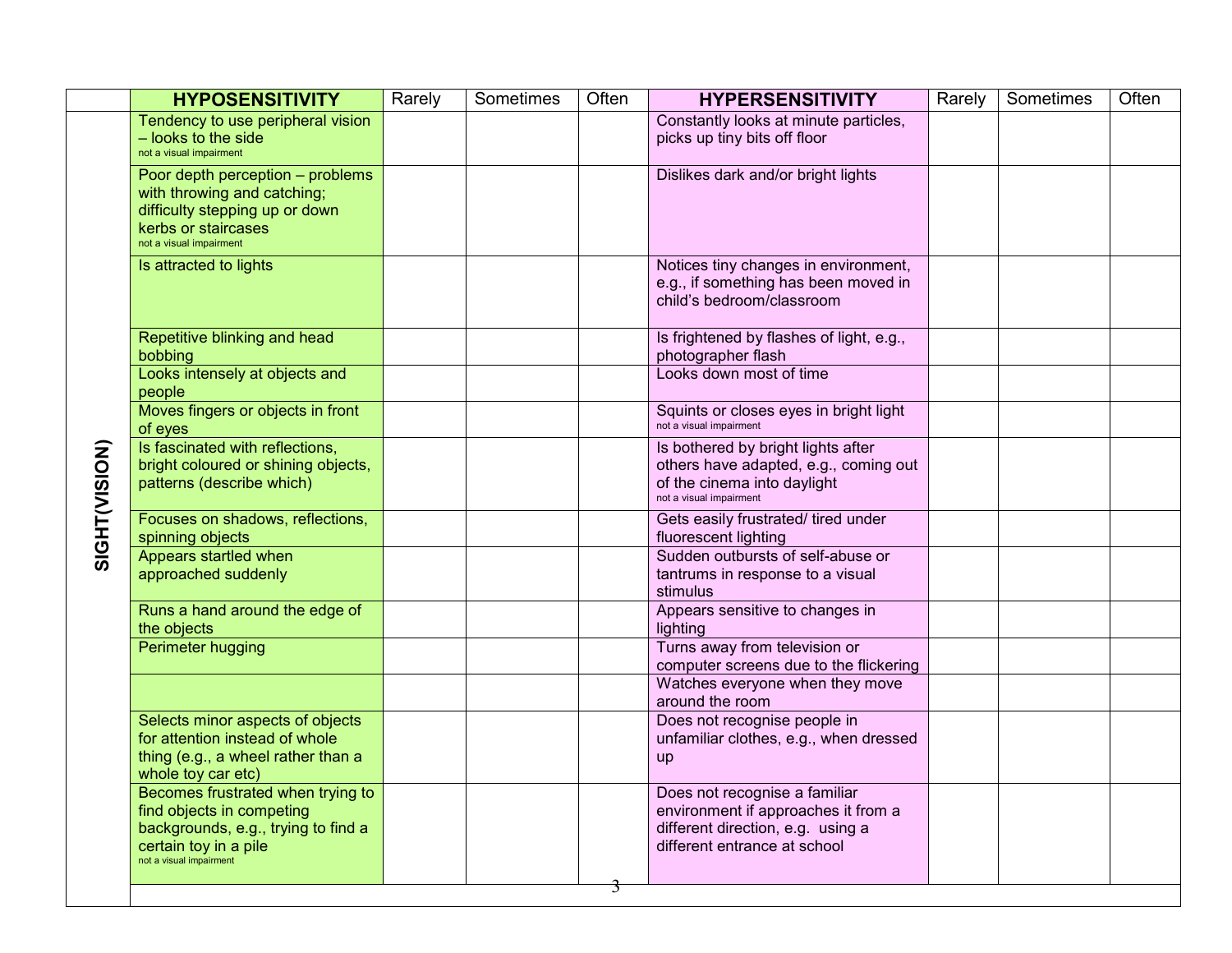|                     | <b>HYPOSENSITIVITY</b>                                                                                                                                 | Rarely | Sometimes | Often | <b>HYPERSENSITIVITY</b>                                                                                                           | Rarely | Sometimes | Often |
|---------------------|--------------------------------------------------------------------------------------------------------------------------------------------------------|--------|-----------|-------|-----------------------------------------------------------------------------------------------------------------------------------|--------|-----------|-------|
|                     | Does not acknowledge particular<br>sounds or respond to name being<br>called; unable to distinguish<br>between some sounds<br>not a hearing impairment |        |           |       | Inability to cut out or filter particular<br>sounds, leading to difficulties<br>concentrating                                     |        |           |       |
| <b>UDITORY</b><br>₹ | Enjoys crowded noisy places, e.g.,<br>the kitchens - bangs doors and<br>objects                                                                        |        |           |       | Appears very sensitive to sound; able<br>to hear even very quiet sounds, for<br>example, hearing conversations in the<br>distance |        |           |       |
|                     | Likes vibration because of the noise                                                                                                                   |        |           |       | Dislikes haircut due to the noise of the<br>clippers or dryer                                                                     |        |           |       |
|                     | Is fascinated with certain sounds                                                                                                                      |        |           |       | Makes repetitive noises (hums or<br>sings) to block out other sounds                                                              |        |           |       |
| EARING              | Tears paper, crumples paper                                                                                                                            |        |           |       | Tries to destroy/break objects<br>producing sounds (musical toy)                                                                  |        |           |       |
| Ï                   | Pronunciation problems connected<br>to hearing difficulties                                                                                            |        |           |       | Dislikes unexpected or loud noises                                                                                                |        |           |       |
|                     | Appears deaf or seems to have<br>problems in hearing                                                                                                   |        |           |       | Sudden outbursts of self-<br>abuse/tantrums or withdrawal in<br>response to auditory stimuli                                      |        |           |       |
|                     | Enjoys making loud rhythmic noises                                                                                                                     |        |           |       | Covers or hits ears to many sounds                                                                                                |        |           |       |

|   | Likes strong tastes and/or spicy<br>foods           | Some foods taste appear too strong<br>in flavour and are over-powering                                |  |  |
|---|-----------------------------------------------------|-------------------------------------------------------------------------------------------------------|--|--|
|   | Avoids bland tasting food                           | Sudden outbursts of self-<br>abuse/tantrums or withdrawal in<br>response to strong taste              |  |  |
|   | Pica; eats everything - soil, grass.<br>materials   | Poor eater - restricted diet                                                                          |  |  |
|   | Mouths and licks objects                            | Uses the tip of tongue for tasting                                                                    |  |  |
| ය | <b>Regurgitates</b>                                 | Gags/vomits easily                                                                                    |  |  |
|   | Is fascinated with certain tastes                   | Likes certain (plain) foods such as<br>potato, white bread, bland cheese,<br>pasta etc                |  |  |
| ഗ | Lack of awareness of flavour                        | Heightened awareness of flavour                                                                       |  |  |
|   | Enjoys spicy foods or foods with<br>strong flavours | Avoids certain spicy foods, strong<br>tastes                                                          |  |  |
|   | Enjoys foods with a variety of<br>temperatures      | Limits self to particular food<br>textures/temperatures - will not eat<br>very hot or very cold foods |  |  |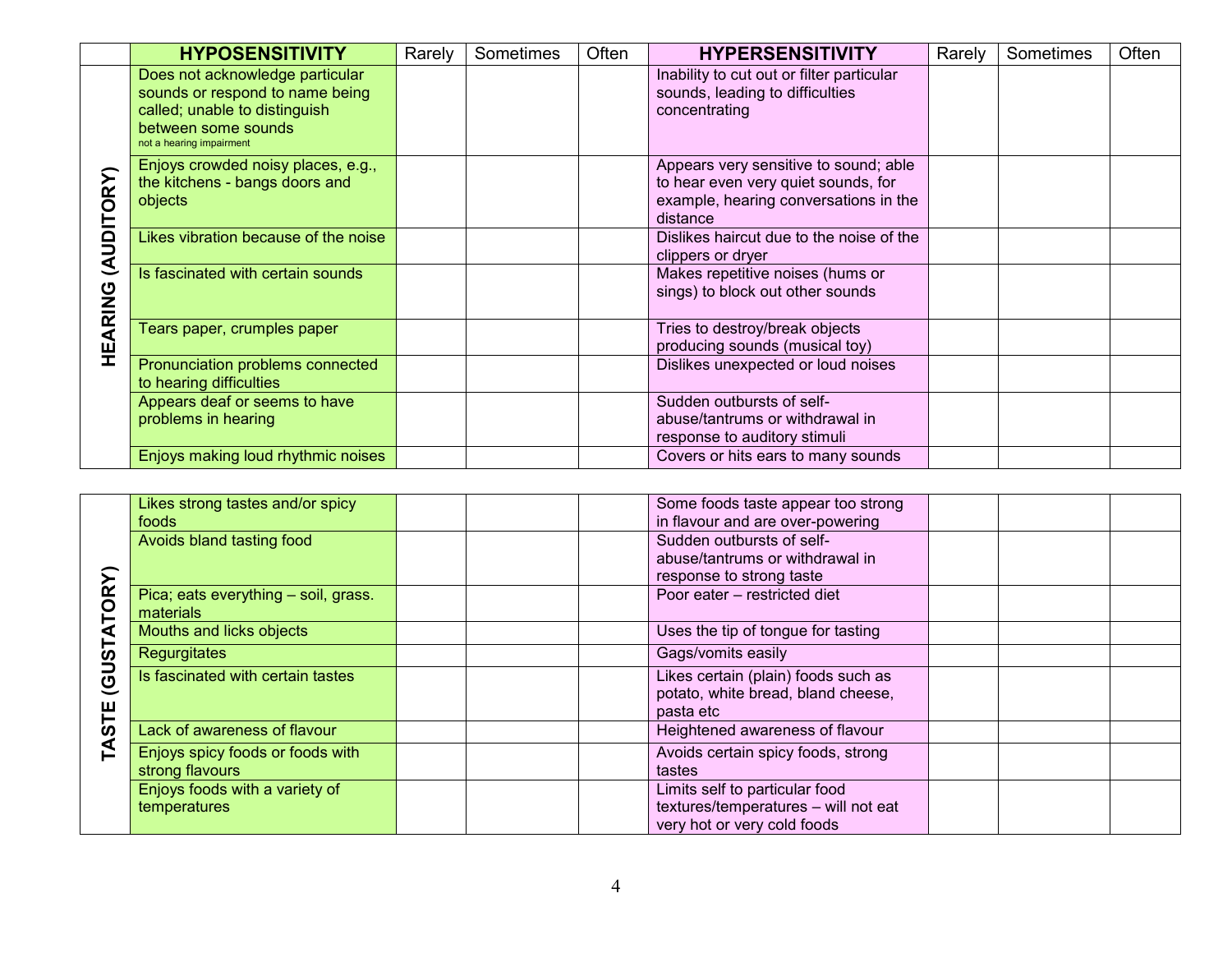|                 | <b>HYPOSENSITIVITY</b>                                                                          | Rarely | Sometimes | Often | <b>HYPERSENSITIVITY</b>                                                                                              | Rarely | Sometimes | Often |
|-----------------|-------------------------------------------------------------------------------------------------|--------|-----------|-------|----------------------------------------------------------------------------------------------------------------------|--------|-----------|-------|
|                 | Touches people and objects                                                                      |        |           |       | Touch painful and uncomfortable; will                                                                                |        |           |       |
|                 | frequently                                                                                      |        |           |       | often withdraw from aspects of touch                                                                                 |        |           |       |
|                 | Holds others tightly - seeks deep                                                               |        |           |       | Reacts emotionally/aggressively to                                                                                   |        |           |       |
|                 | hugs<br>Mouths or chews objects or clothing                                                     |        |           |       | touch<br>Moves away from people, insists on                                                                          |        |           |       |
|                 |                                                                                                 |        |           |       | large personal space                                                                                                 |        |           |       |
|                 | Doesn't seem to notice when face<br>or hands are messy                                          |        |           |       | Withdraws or hits when people reach<br>out or are nearby and get in personal                                         |        |           |       |
|                 | Leaves clothing twisted on body;                                                                |        |           |       | space<br>Likes touch ONLY when it is on their                                                                        |        |           |       |
|                 | layers clothing, wraps self in<br>clothing or bedding                                           |        |           |       | terms due to sensitivity to touch                                                                                    |        |           |       |
|                 | Seeks deep pressure by squeezing<br>between furniture <sup>7</sup>                              |        |           |       | Avoids touch or contact with objects<br>or people                                                                    |        |           |       |
|                 | Likes pressure and tight clothing                                                               |        |           |       | Rubs the spot that was touched                                                                                       |        |           |       |
|                 | Enjoys heavy objects on top of<br>them                                                          |        |           |       | Dislike of having anything on hands<br>or feet                                                                       |        |           |       |
|                 | Is fascinated with certain textures                                                             |        |           |       | Expresses distress when grooming,<br>teeth brushing, nail clipping                                                   |        |           |       |
| TOUCH (TACTILE) | Prone to self injuries - scratching,<br>pinching, rubbing, hitting, hair<br>pulling hand biting |        |           |       | Takes off clothing or shoes because<br>they feel restrictive                                                         |        |           |       |
|                 | Insists on being barefoot to get<br>more feedback from contact with<br>floor                    |        |           |       | Complains about how certain clothing<br>feels, doesn't like tags, fussy about<br>socks, seams in clothes, belts etc. |        |           |       |
|                 | Low reaction to pain or extreme<br>temperatures                                                 |        |           |       | Dislikes the feeling of tight-fitting<br>clothing                                                                    |        |           |       |
|                 | Pushes or rubs body against<br>objects/walls/people                                             |        |           |       | Sensitive to texture and make of<br>material                                                                         |        |           |       |
|                 | Relaxes when given firm massage                                                                 |        |           |       | Insists on wearing the same clothes                                                                                  |        |           |       |
|                 | Seems unaware of being touched<br>or bumped                                                     |        |           |       | Overreacts to heat/cold/pain                                                                                         |        |           |       |
|                 | Touches things constantly; "learns"<br>through their fingers                                    |        |           |       | Dislikes food of certain texture                                                                                     |        |           |       |
|                 | Has trouble keeping hands to self,<br>will poke or push other children                          |        |           |       | Difficulty tolerating temperature<br>change                                                                          |        |           |       |
|                 | Really enjoys shower, rough<br>towelling or firm hair brushing7                                 |        |           |       | Dislike and avoids messy play                                                                                        |        |           |       |